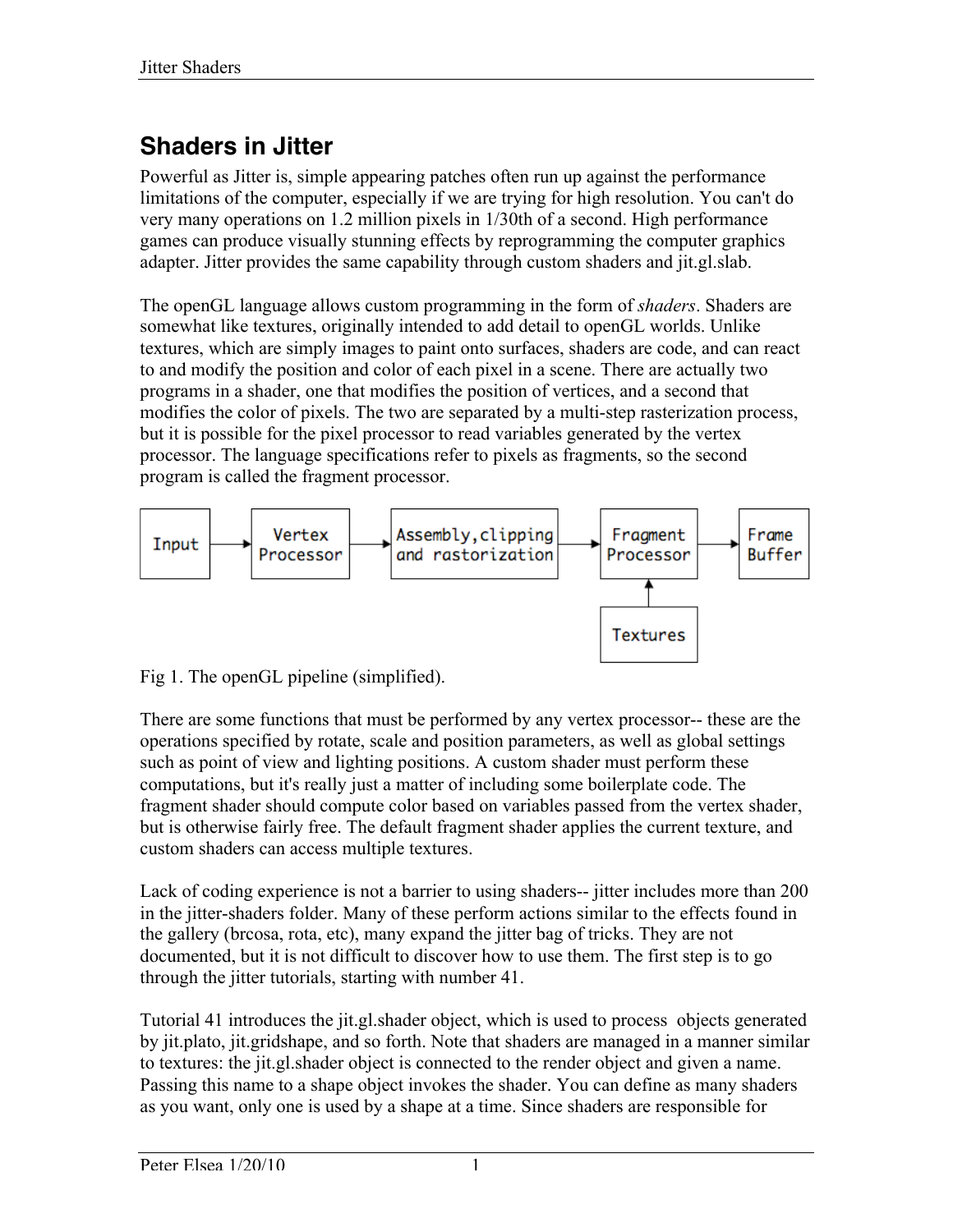texturing, invoking a shader may turn the texture off or treat it oddly-- this is demonstrated in the jit.gl.shader help file.

Many shaders are just projected on jit.gl.videoplane. This provides raster style graphics with openGL performance. The basic scheme is shown in figure 2.



Figure 2. Simple application of shaders.

This assumes a render and window combination named Gltut. (See my open GL tutorial) In essence, the shader file is read into a jit.gl.shader object, which is given a unique name. Here the td.rota.jxs file is read into a shader object named pine. The effect is applied to the jit.gl.videoplane by the message "shader pine". The shader file td.rota.fx works much like rota. Parameters are fed to the jit.gl.shader object. Note that the parameter name is the first argument to a "param" message. The parameter names are not quite the same though. You can discover the parameter names with the "getparamlist" message.



#### Figure 3.

The parameter name is followed by one or more arguments. You discover how many arguments with the "getparamval" message with a name. The result will tell you how to format the param message.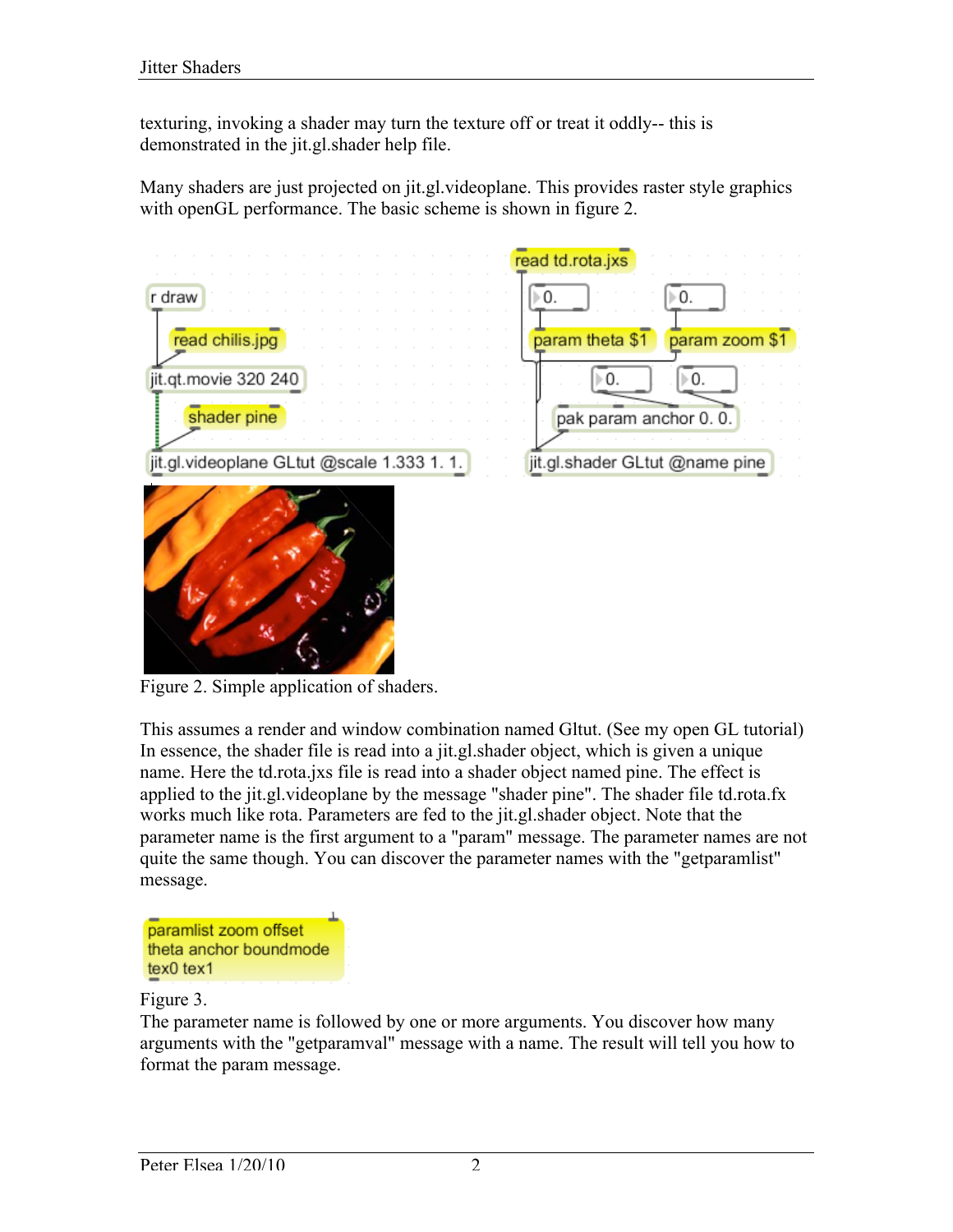

Figure 4.

Figure 4 is an example for the anchor attribute. The numbers are a bit different from what you might use with rota proper. Jit.rota anchors according to matrix address. The shader equivalent is really processing a texture, so locations are defined in terms of a height and width of 1.0 measured from the upper left corner.

You can apply the same shader to several objects (they will share parameter settings) or you can load the same shader file into several jit.gl.shader objects to apply a process with individual settings.

There are quite a few shader files supplied in the Max 5/Cycling74/Jitter-Shaders folder. They don't all work with jit.gl.shader, and some may not work with all video cards. The files that parallel the jitter effect set are pretty robust and about 100 times more efficient than their counterparts.

# *Jit.gl.slab*

The second way to use shaders is in jit.gl.slab.



Figure 5.

Jit.gl.slab accesses the GPU in a more direct manner than jit.gl.shader. The output is a special matrix known as a jit gl texture. This is stored in video RAM and is available at high transfer rates to jit.gl.texture and jit.gl.videoplane. Transfer the slab output to raster graphics via a jit.matrix. (There may be some performance loss when doing this.) The file loading and parameter management are the same as jit.gl.shader, although it is not necessary to name slabs.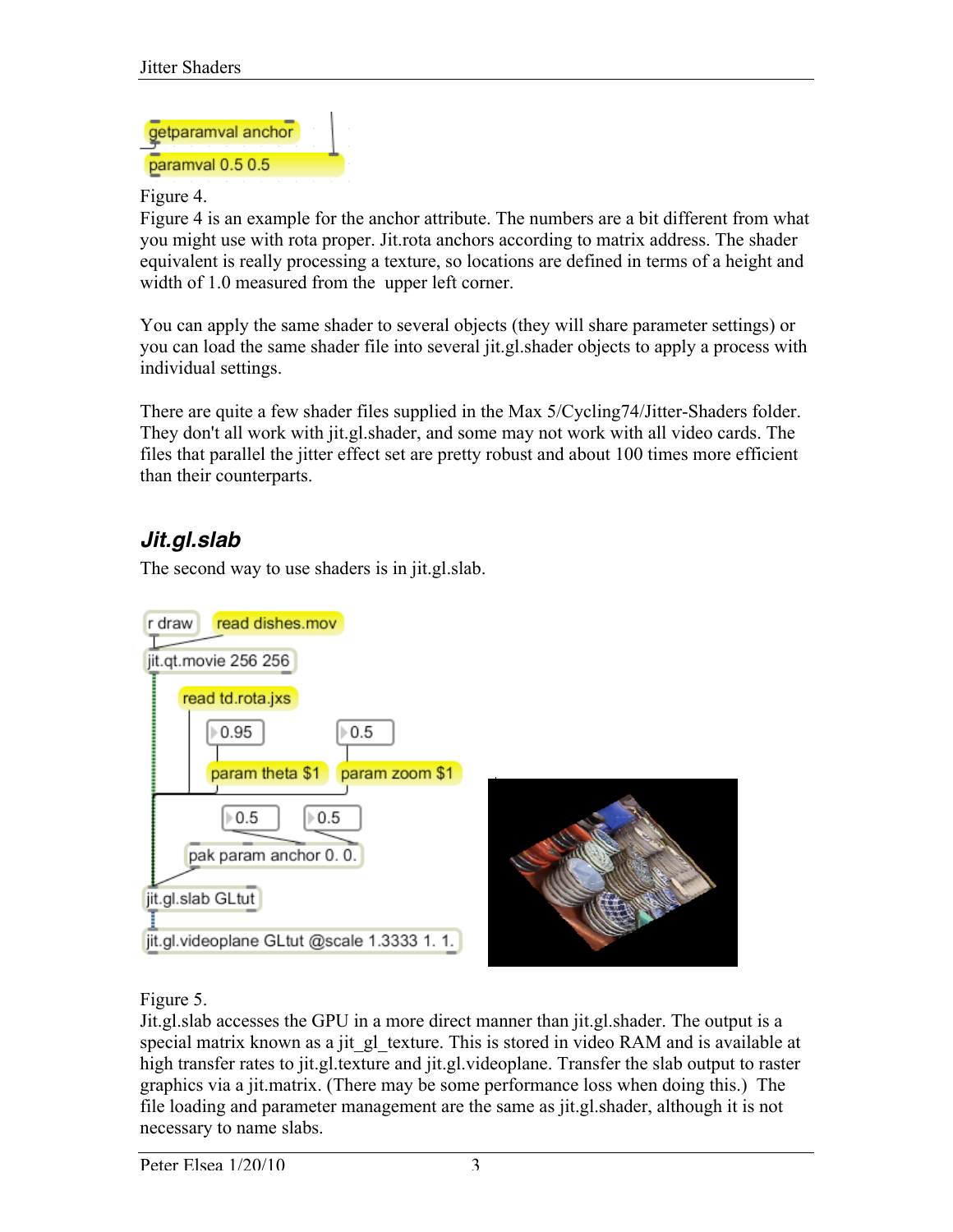Most operations can be carried out as easily in jit.gl.slab as jit.gl.shader. There are a few shader files that run in one but not the other-- this seems to depend on subtle aspects of the internal code. Slab offers a variable number of inlets, so mix and transition effects are easily accomplished. Slab also works best when you want to chain effects.

| r draw<br>read dozer.mov                    | read dishes.mov      | 10.<br>0.                        |
|---------------------------------------------|----------------------|----------------------------------|
| jit.qt.movie 320 240                        | jit.qt.movie 320 240 | pak param anchor 0.5 0.5         |
| 10.86                                       | $\triangleright$ 0   | 0.39                             |
| param theta \$1                             | param boundmode \$1  | 0.39<br>0.39                     |
| read td.rota.jxs                            |                      | pak param zoom 1.1.              |
|                                             |                      | $\geq 1$<br>D-0                  |
|                                             |                      | param tex0 \$1<br>param tex1 \$1 |
|                                             |                      |                                  |
| jit.gl.slab GLtut                           |                      |                                  |
| jit.gl.videoplane GLtut @scale 1.3333 1. 1. |                      |                                  |



Figure 6.

Figure 6 shows an example of a slab with two inputs. In the case of the td.tota.jxs shader, the second input is used as the background in boundmode 0.

Shaders can generate images from scratch. Figure 7 shows the output of gn.bricks.jxs. Images that are generated this way can be very responsive to external events.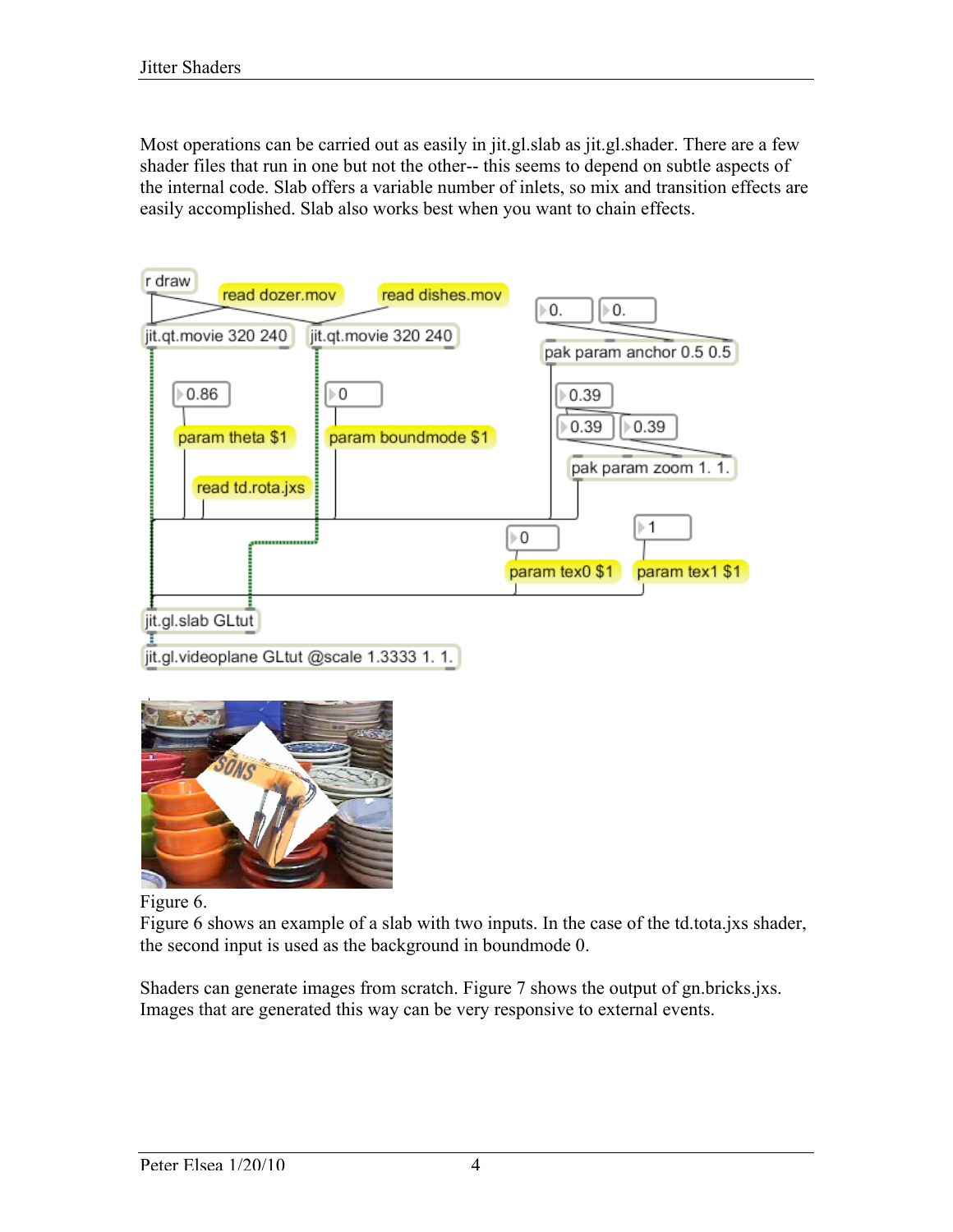

Figure 7.

### *Homebrew Shaders*

Note: The following assumes some knowledge of programming in java or C. If you can write code for mxj or jsui you will be OK. Detailed specification for the glsl language can be found at www.opengl.org.

The most powerful feature of jitter shaders is the ability to write high performance code. Shaders are programmed in a fairly simple language that should be comfortable for anyone who knows Java or C. The OpenGL Shader Language is well documented on the web, and in a heavy tome known as the "Orange Book." Jitter's version of shader code is written in an XML file (.jxs) and compiled on the spot by the jit.gl.slab object. You can see the code behind any shader with the message dump source. The best way to learn GLSL is by experimenting with an existing shader. I've taken a standard shader and simplified it a bit-- that is found as tut.bricks.jxs. This is an example presented in most glsl tutorials.

The file starts with some lines of XML that allow jitter to patch Max messages to the code. The <jittershader> tag identifies this file as something slab can open. The first interesting tag is <param> which determines the name, type and default values for input parameters. After a few of these comes the <language> tag, which encloses most of the file. Within <language> the <br/>shind> tags direct the parameters to either the vertex program (vp) or fragment program (fp).

```
<jittershader name="bricks">
```

```
<description>Shader for generating procedural bricks</description>
<param name="brickcolor" type="vec3" default="1.0 0.3 0.2" />
<param name="mortarcolor" type="vec3" default="0.85 0.86 0.84" />
<param name="bricksize" type="vec2" default="0.30 0.15" />
<param name="brickpct" type="vec2" default="0.90 0.85" />
```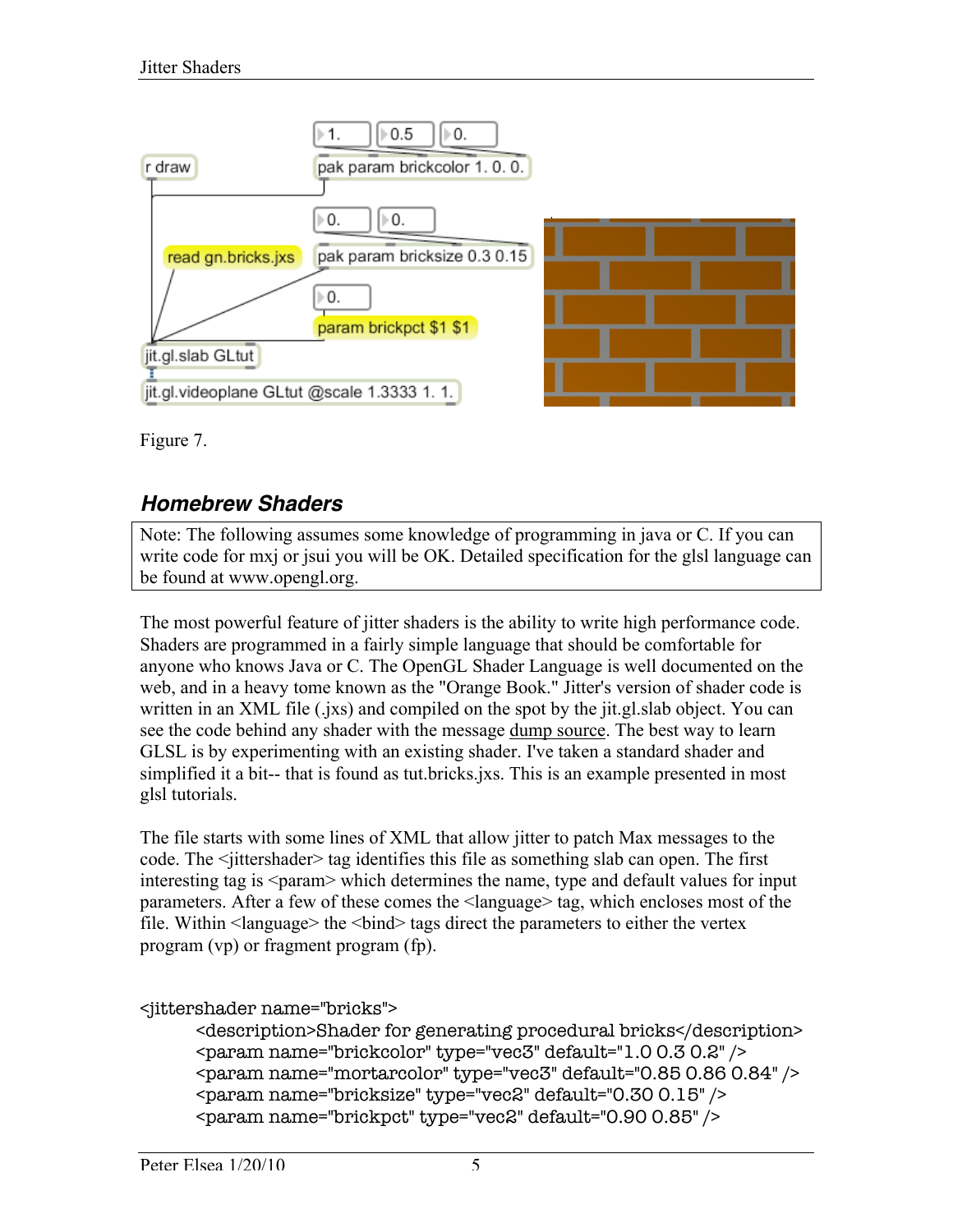```
<language name="glsl" version="1.0">
      <bind param="brickcolor" program="fp" />
      <bind param="mortarcolor" program="fp" />
      <bind param="bricksize" program="fp" />
      <bind param="brickpct" program="fp" />
```
The vertex progarm is named "vp". The easiest way to deal with vertices is to load boilerplate code from the shared folder. The file sh.passthrough.vp.glsl does what is required and provides information about pixel location that we need in the fragment processor.

```
<program name="vp" type="vertex" source="sh.passthrudim.vp.glsl" />
```
The fragment code starts here. It is enclosed in a  $\leq$  program $\geq$  tag.

```
<program name="fp" type="fragment">
<![CDATA[
uniform vec3 brickcolor, mortarcolor;
uniform vec2 bricksize;
uniform vec2 brickpct;
varying vec2 texcoord0; // provided by passthru
varying vec2 texdim0; // provided by passthru
void main(void)
{
  vec3 color;
  vec2 position, useBrick;
   vec2 index = texcoord0/texdim0; // normalized index
   position = index / bricksize; // find where we are in a brick
  if (fract(position.y * 0.5) > 0.5)
    position.x += 0.5;
   position = fract(position);
  useBrick = step(position, brickpct);
 color = mix(mortarcolor, brickcolor, useBrick.x * useBrick.y);gl_FragColor = vec4 (color, 1.0);}
]]>
            </program>
      </language>
</jittershader>
```
Shading code is something like C as it appeared back in 1980 or so. The most important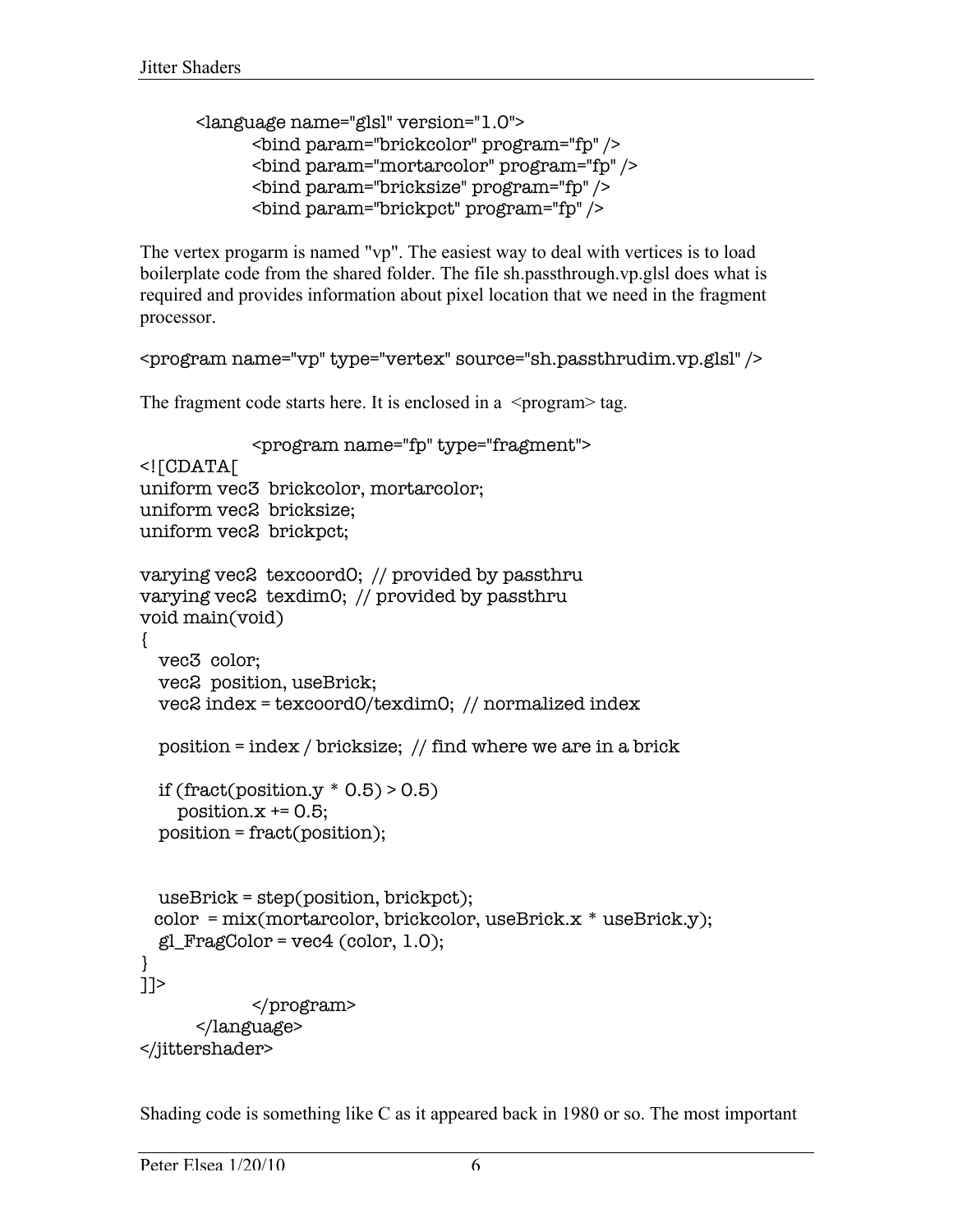distinction is there is no type conversion. If you place an int where a float is needed, there will be an error. The easy way to deal with this is always use floats. A nice feature is the inclusion of vector data types: vec2,vec3,vec4. These provide efficient manipulation of two and three dimensional data as well as 4x4 matrix operations. You can create a vec2 variable by declaring it and stuff it with a vec2 function:

```
vec2 center = vec2(0.5, 0.5);
```
The members of these vectors may be accessed by letters commonly used for position, texture mapping, or color in the gl language:

```
vec4 cell;
cell.x, cell,y,cell.z,cell.w
cell.s cell,t,cell.p,cell.q // texture coord r is called p in glsl
cell.r, cell,g,cell.b,cell.a
cell.xyz, cell.xy
cell.stp, cell.st
cell.rgb, cell.rg, cell.ra
```

```
are all legal, but not cell.xg.
```
The variables that are set by param messages or created in the vertex processor are global and must be declared before the main() function. There are two qualifiers used: uniform variables are set by the param messages, and cannot change from fragment to fragment. Varying variables are determined in the vertex processor and must be declared there as well.

The action is in the main() function, of course. This will be called for every pixel in the input matrix. All that is known by the vertex processor is the color of the input pixel: gl\_Color. The job of the vertex processor is to fill the variable gl\_FragColor with the appropriate output. The passthrudim code provides more information derived from the vertices of the primitive being processed. Texcoord0 and texcoord1 provide the pixel location in the matrices input to the left and right inlets of the jit.gl.slab object. Texcoord0 is a vec2 containing both x and y (or s and t) coordinates of current pixel. In openGL, these coordinates may be presented either in normalized form (0-1) or in rectangular form that follows the matrix addresses. Jitter uses the second option, so we also must know the dimensions of the input. This is provided in another vec2, texdim0. Many operations need to be scaled to the dimensions of the image, or were originally written for normalized coordinates, so the first line of code usually constructs a normalized index.

vec2 index = texcoord0/texdim0; // normalized index

The rest of the code in the bricks generator determines which of two colors (brickcolor, mortarcolor) to apply to the output. First divide the screen into bricks:

position = index / bricksize; // find where we are in a brick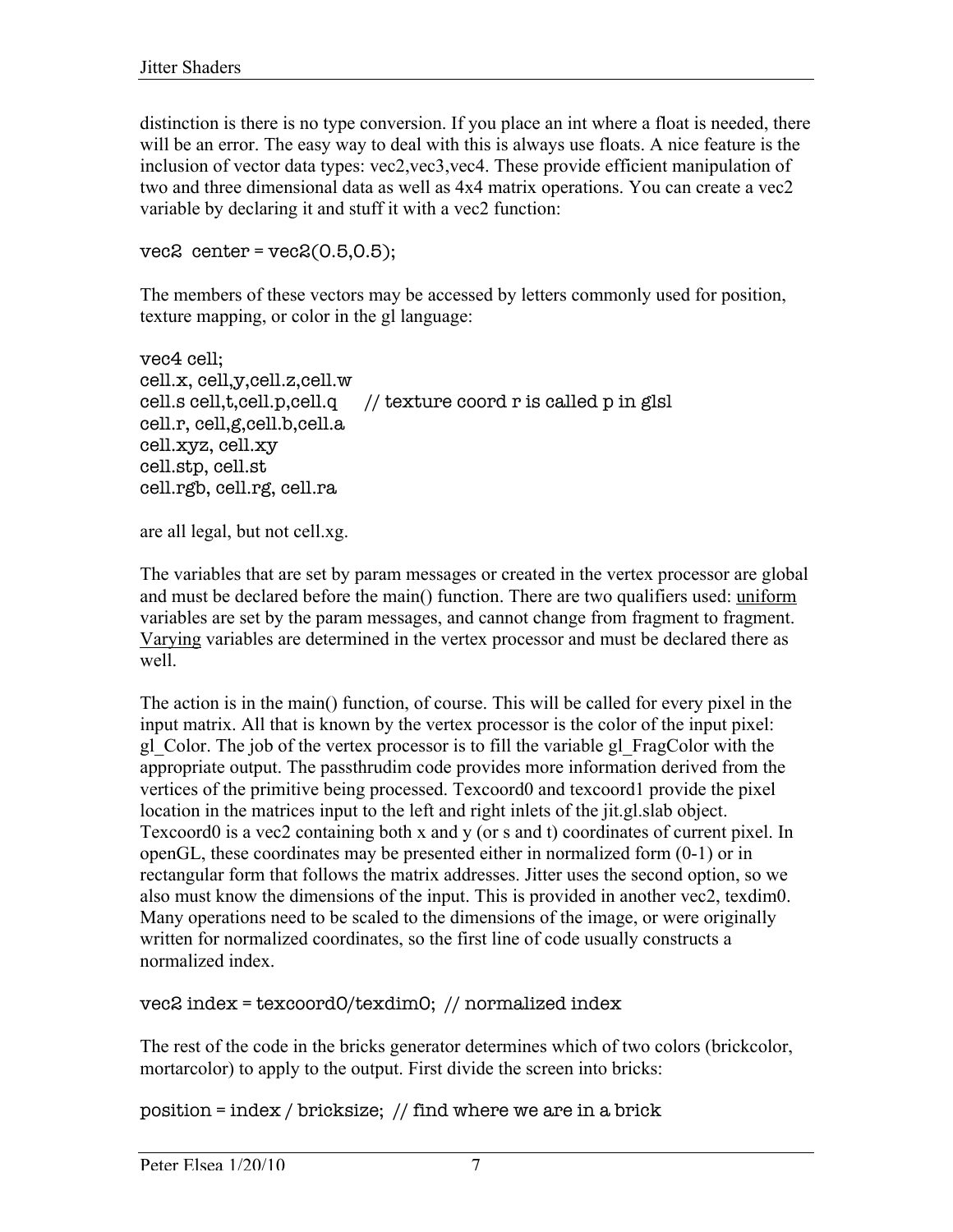Since both variables are vec2, two divisions are performed and the result is a vec2. Next determine if the pixel is on brick or mortar. This code depends on some functions that are predefined in glsl. Fract returns the fractional part of a floating point number. This bit of code will offset the even rows of bricks.

```
if (fract(position.y * 0.5) > 0.5)
    position.x = 0.5;
   position = fract(position);
```
The step function compares the members of vectors, returning 1.0 when the second argument is greater than the first. Again, the result is an appropriate vector.

```
useBrick = step(position, brickpct);
```
The mix function interpolates between members of its first arguments according to a third argument, which is generally a float. Multiplying useBrick.x and useBrick.y will choose the mortar color if either member is 0.

 $color = mix(mortarcolor, brickcolor,useBrick.x * useBrick.y);$ 

The final step is to fill gl\_FragColor, which must be an RGBA vector.

 $gl_FragColor = vec4 (color, 1.0);$ 

The hallmark of good shader code is efficiency. The video processor is performing every operation at once, albeit on different pixels that march down the pipe. The number of variables available and the number of operations that can be done is limited by the hardware, and we don't know we have hit that limit until slab refuses to compile the code. These limits vary from one video card to another, and not always in the sense that the newest is most capable. So avoid unnecessary operations, use vectors wherever possible, and use the built in functions.

### *Secrets of repose slab*

We have already seen the effectiveness of jit.repos for interesting and efficient image processing. You will remember that the repos process specifies the color of a cell by a control matrix that contains the address of a different cell. (If not, see my Repos Tutor.) There is a slab version, coded in the file td.repos.jxs. Unfortunately, we cannot use the control matrices generated for jit.repos directly in the slab version. Control matrices for td.repose.jxs must be float32 type with a range of 0.0 to 1.0. If relative displacement is used, the value 0.5 indicates no change. Its not difficult to convert existing control matrices, but I find it just as convenient to generate them directly. Figure 7 shows a patch to do so.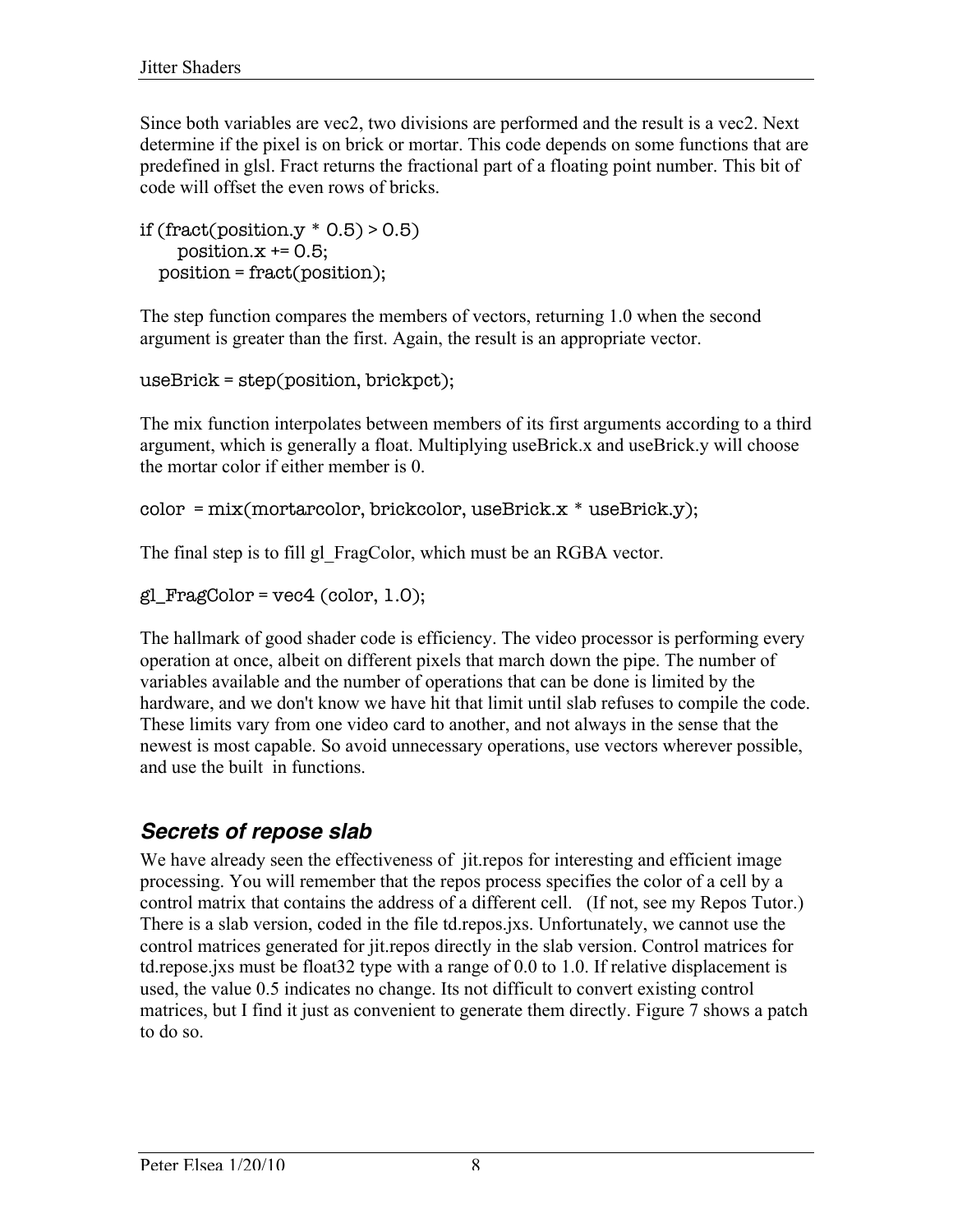

Figure 7. Generate control matrices for td.repos.jxs



Figure 8 shows the effect of this on the bricks image:

Figure 8. Repose of x coordinate by the sine of the Y coordinate.

The code in td.repose.jxs demonstrates how to get the pixel color from a texture. This starts with the usual varying and uniform variables-- as before the varying variables have their origin in the vertex processor. There is now a new type of variable, sampler2DRect. This provides a handle to the input texture-- the "Rect" indicates that the texture is indexed by pixel address. A plain sampler2D indexes by normalized address 0.0-1.0. This only works properly for square textures that are a power of 2 in size. Jitter uses the rectangle textures so any aspect is available. The names tex0, tex1 and so on are bound to the inlets of the slab object.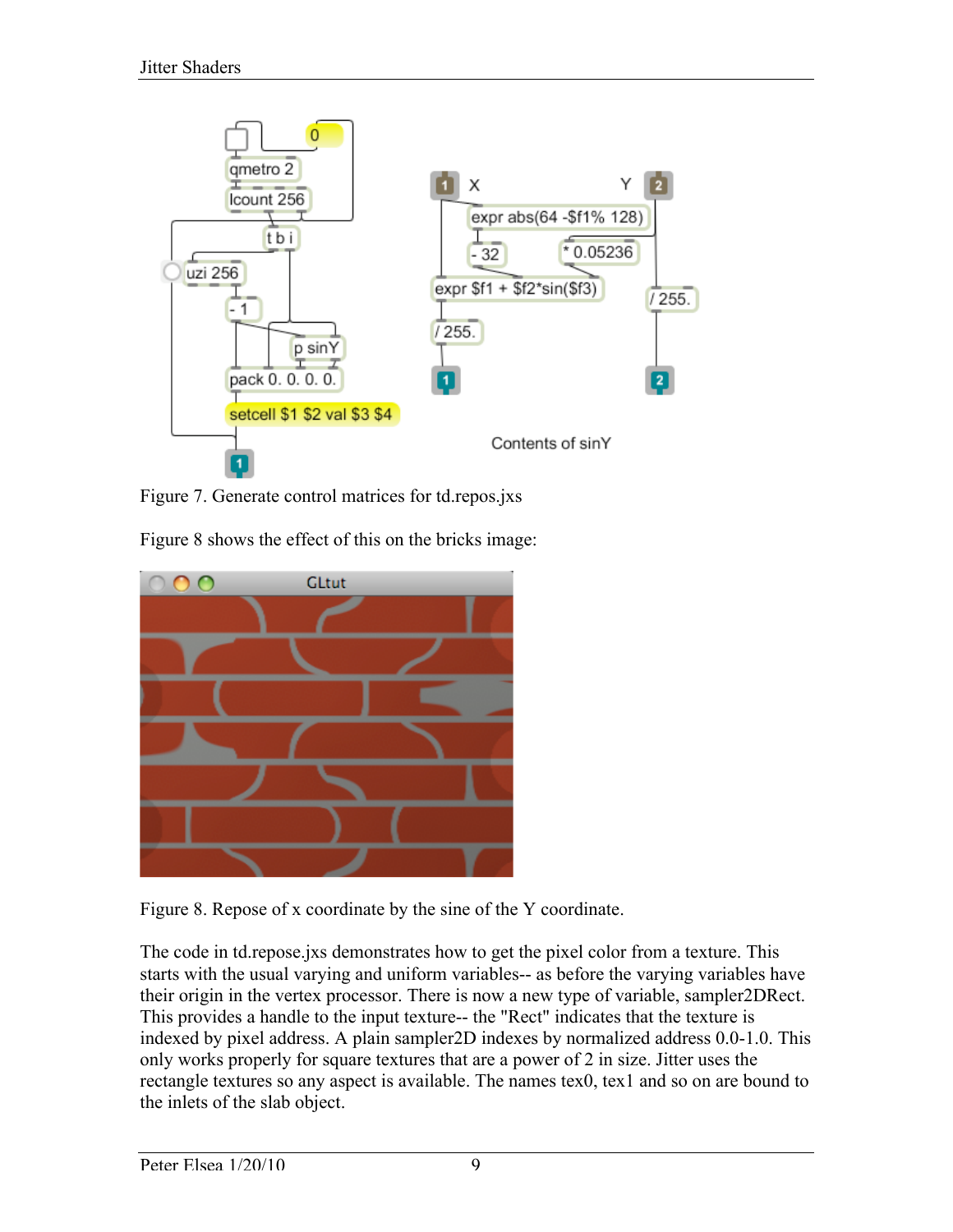```
varying vec2 texcoord0;
varying vec2 texcoord1;
varying vec2 texdim0;
uniform vec2 amt;
uniform vec2 mode;
uniform vec2 boundmode;
uniform sampler2DRect tex0;
uniform sampler2DRect tex1;
void main()
{
   vec4 look = texture2DRect(tex1,texcoord1);//sample control matrix
   vec2 rela = ((look.ra-0.5)*texdim0*amt*2.)+texcoord0;//relative
   vec2 abso = look.ra*texdim0*amt;//absolute
   vec2 coord = mix(abso,rela,clamp(mode, 0., 1.));
   vec2 wrap = mod(coord,texdim0);
   vec2 fold = mix(wrap,texdim0-wrap,floor(mod(coord, 
                        texdim0*2.)/texdim0));
   coord = mix(wrap,fold,clamp(boundmode, 0., 1.)); //choose boundmode
   vec4 repos = texture2DRect(tex0, coord);
  // output texture
  gl_FragColor = repos;
}
```

```
Example 2. Code for td.repos.jxs
```
The texture2DRect() function retrieves a four color sample from the texture at the coordinates specified. This is a vec4 in RGBA format. If the control matrix was created in jitter, this will be mapped to alpha and red. The slab inlet assumes a matrix is in ARGB format, but a texture is in RGBA. We will need to remember that when we write shaders to generate control matrices. The pertinent values will be available in look.ra.

The vec2s rela and abso are both calculated from the values in look.ra. The one to use is selected by the mode variable inside a mix function. The relative coordinates are scaled to produce a positive or negative displacement from the input of 0.0 to 1.0. In either case, the control value of 0-1 is expanded to the full dimensions of the left input (texdim1).

The chosen coordinates are then treated to stay within the range of texdim0. The mod function is all that is needed to produce a wrapping effect, and wrap coordinates are reversed for the fold.

Finally, one of the coordinate sets is chosen and used to sample the input (tex0). This is copied to gl\_FragColor.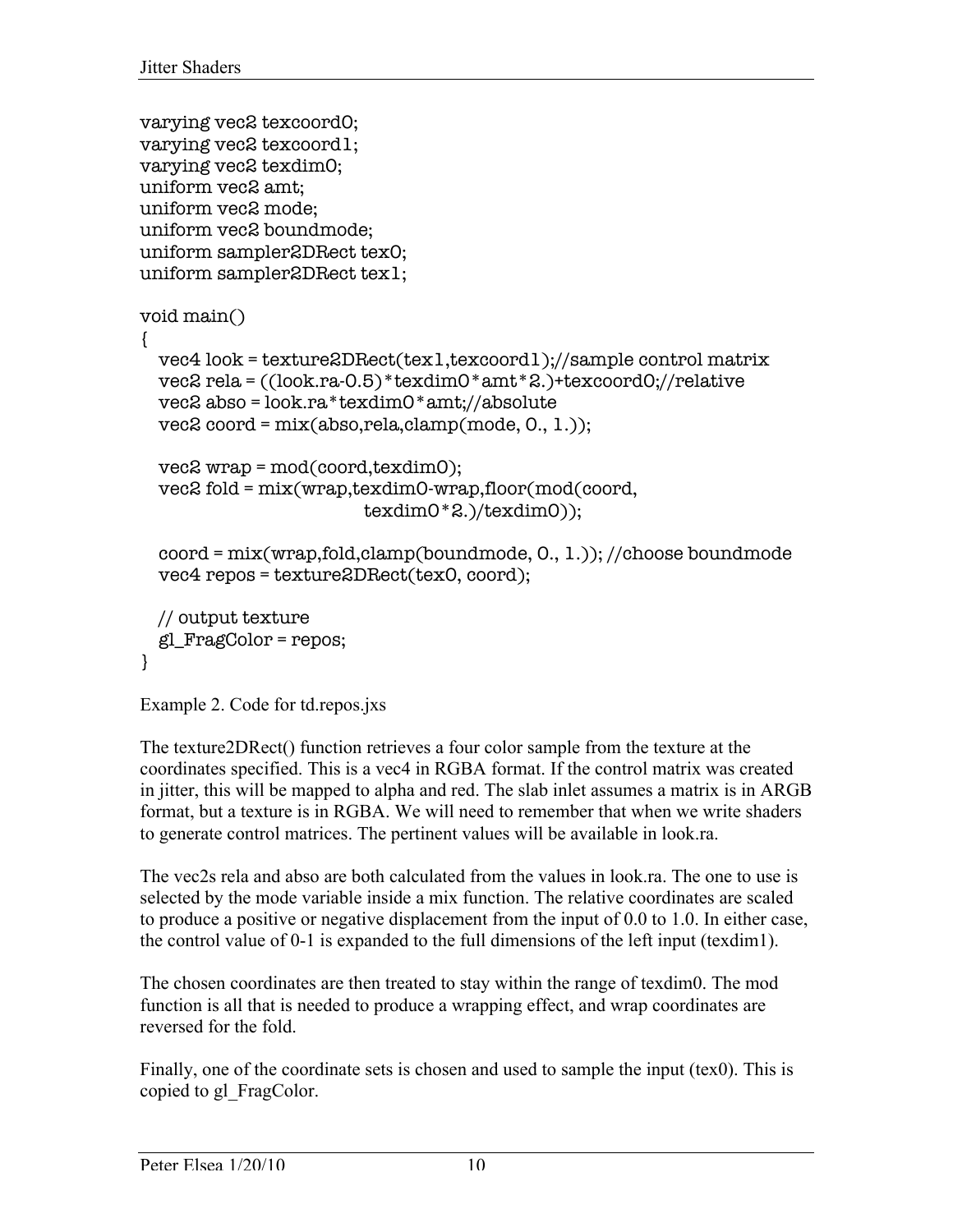# *Using a shader to control Repos*

The shader version of repos is probably a bit more efficient that jit.repos, but jit.repos is so fast on its own that any difference is barely noticeable. The real work of reposing is calculating the control matrices. Moving that task to a shader can produce some really spectacular effects. Here is some code that will provide an X displacement based on the sine of Y and vice versa.

```
varying vec2 texcoord0;
varying vec2 texcoord1;
varying vec2 texdim0;
uniform vec2 amt;
uniform float angle;
void main()
{
      float theta = angle * 6.283185;
// make a new X value
      float thetaX = texcoord 0. y * theta;
      float newX = texcoord0.x + amt.x * sin(thetaX);// fold it if necessary
      if(newX > 1.0) newX = 1.0 - (newX - 1.0);
      if(newX < 0.0) newX = newX;// make a new Y value
      float thetaY = texcoord0.x * theta;
      float newY = texcoord0.y + amt.y * sin(thetaY);//fold it if necessary
      if(newY > 1.0) newY = 1.0 - (newY - 1.0);
      if(newY < 0.0) newY = newY;// output control as a color
      vec4 repos = vec4(newX, 0.0, 1.0, 1.0 -newY);
   // output texture
   gl_FragColor = repos;
}
```
This code is not as compact as most shader code, but using extra variables makes it easy to follow. This really does a relative action when the repos shader is in absolute mode. I have to include my own fold function because the output is limited to 0.0 - 1.0.

The trick here is to place the newX and newY into gl\_FragColor where the repos shader can find them. Since gl\_FragColor is in RGBA mode, a dummy G and B are necessary, with the X value in R and the Y value in A. Note that the newY coordinate is inverted. This compensates for the difference between the qt origin at the upper left and the openGL texture origin at the lower left.